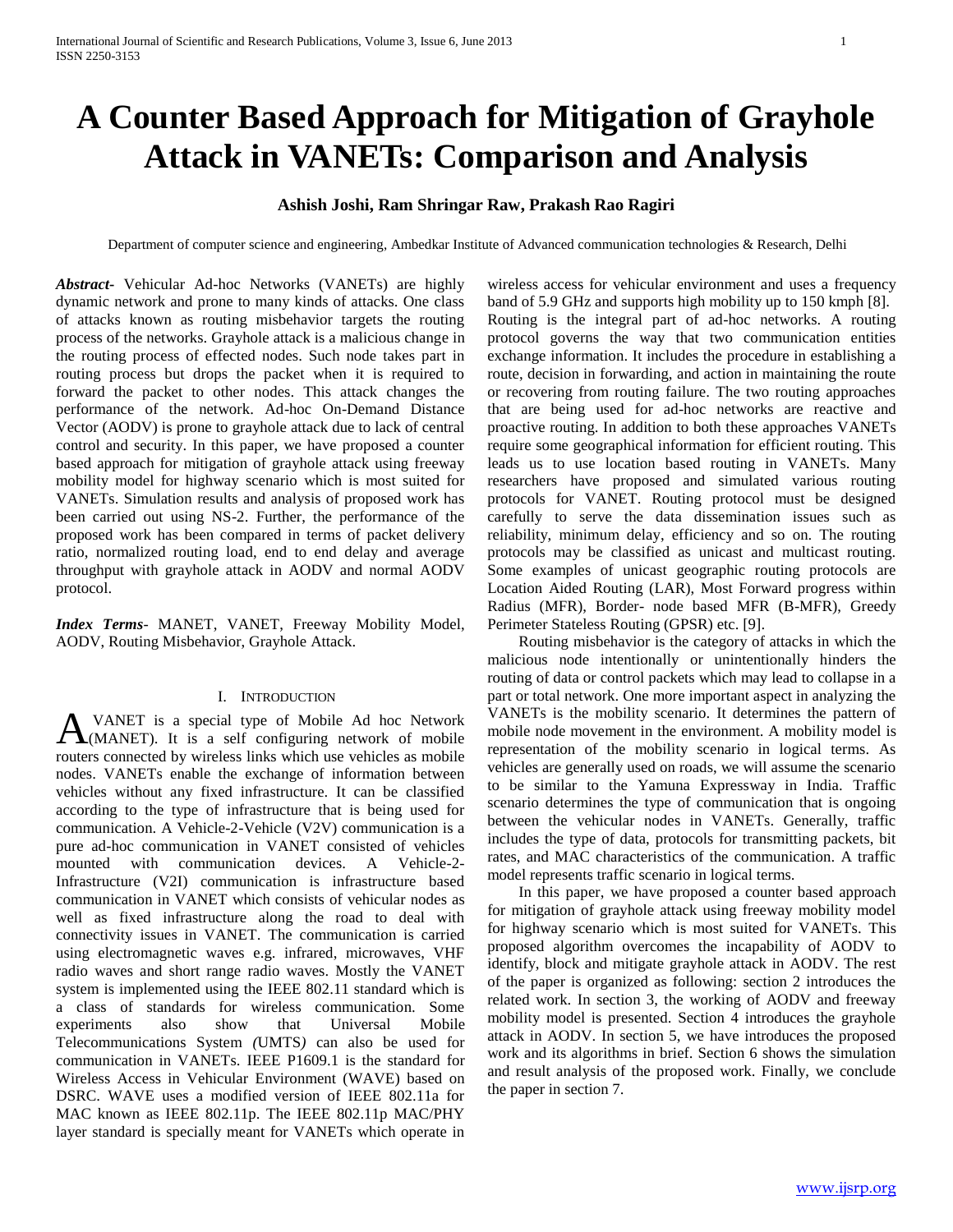#### II. RELATED WORK

 Piyush et.al [10] proposed a solution where source and destination nodes carry out end-to-end checking to determine whether the data packets have reached the destination or not. If the checking fails then the backbone network initiates a protocol for detecting malicious nodes. But, it works on assumption that any node in the network has more trusted nodes than malicious nodes which may not be likely in many scenarios. If malicious nodes are more in numbers, this solution becomes vulnerable.

 A mechanism is proposed by Sukla et. al [11] in which before sending any block, source sends a prelude message to destination to make it aware about communication where neighbors monitor flow of traffic. After end of transmission, destination sends postlude message containing the number of packets received. If the data loss is out of acceptable range, the process of detecting and removing all malicious nodes is initiated by collecting response from monitoring nodes and the network. The mechanism has routing overhead increased due to additional routing packets.

 For detecting packet forwarding misbehavior, Oscar et. al [4] proposed an algorithm that use the principle of flow conservation and accusation of nodes that are constantly misbehaving. Selecting correct threshold of misbehavior allows distinguishing well-behaved and misbehaved nodes. However, the average throughput cannot reach that of a network where there is no misbehaving node present because the algorithm requires definite time to gather the required data to identify and to accuse misbehaving nodes. Therefore, misbehaving nodes can drop packets before being accused and isolated from the network during the preliminary phase.

 Payal et. al [5] suggested a protocol DPRAODV that finds a threshold value and compares that with difference of sequence number of reply packet and route table entry. If it is higher than the threshold value, the node sending reply is added to a list of blacklisted nodes. Also an ALARM packet containing blacklisted node is sent to its neighbors to inform that reply packets from the malicious node are to be discarded. This protocol has higher routing overhead due to addition of the ALARM packets.

 An algorithm is proposed by Deng et. al [6] in which when a source node receives a route reply packet, it cross checks with the previous node on the route to the destination to verify that the node sending reply packet indeed has a route to the destination as well as to the intermediate node. If it does not have, the node that sent the reply packet is judged as malicious node. The mechanism, though, increases end-to-end delay and due to the addition of further request and further reply packets in the algorithm, routing overhead also gets increased.

 In [13] Jhaveri et al. proposed a scheme in which an intermediate node detects the malicious node sending false routing information. Routing packets are used not only to pass routing information, but also to pass information about malicious nodes. The proposed scheme not only detects but also removes malicious node by isolating it to make safe and secure communication in the network.

 In [14] Bindra et al. proposed a mechanism to detect and remove the blackhole and grayhole attacks. The solution tackles these attacks by maintaining an Extended Data Routing Information (EDRI) table at each node in addition to the routing table of the AODV protocol. This mechanism is capable of detecting a malicious node. It also maintains a history of the node's previous malicious instances to account for the gray behavior.

# III. AODV AND FREEWAY MOBILITY MODEL

 The framework proposed in this paper makes use of AODV protocol. In AODV the source node and the intermediate nodes store the next hop for each flow for data packet transmission. AODV uses a destination sequence number (DSN) for every route entry to resolve up-to-date and fresh path to destination [9]. During Route Discovery process, DSN is created by the destination. The DSN and the respective route information should be included by the nodes to find out the routes to destination nodes. Routes with the higher DSN are preferred in selecting the route to destination. Figure 1 shows AODV route discovery process. AODV uses Route Request (RREQ), Route Replies (RREP) and Route Error (RERR) in finding the route from source to destination by using UDP (user datagram protocol) packets. In the figure, a source node 'S' aiming to communicate with destination 'I' using the RREQ containing the source address and the broadcast ID address to its neighboring nodes to find the route to the destination. This broadcast ID is incremented by 1 for every new RREQ. When a neighbor notices a destination route it responds with RREP to the source. If the destination route cannot be found then it will re-broadcast the RREQ to its neighboring nodes by incrementing the hop count. In this process a node may receive multiple copies of the broadcast packets in transmissions from all the corresponding nodes. Now the node will check if the broadcast ID is new, if it is therefore, the node will process the request else it will ignore the re-broadcast.

 During the Route Maintenance process, when a route breaks in AODV, which is determined by monitoring the periodical signals or by link-level acknowledgements, the end nodes are informed. When a source node notices the route break, it again sets up the route to the destination. If a route break is found at an intermediate node, the node tells the end nodes by sending unsolicited RREP with the loop count set to infinity. The source node re-launches the path finding mechanism with a new broadcast ID and the previous DSN. The nodes react to the any change in network topology and path failures. In case of the path failures the respective nodes are informed with the message, and then the affected nodes will withdraw the routes using the lost path. This makes the operation of AODV "Loop free".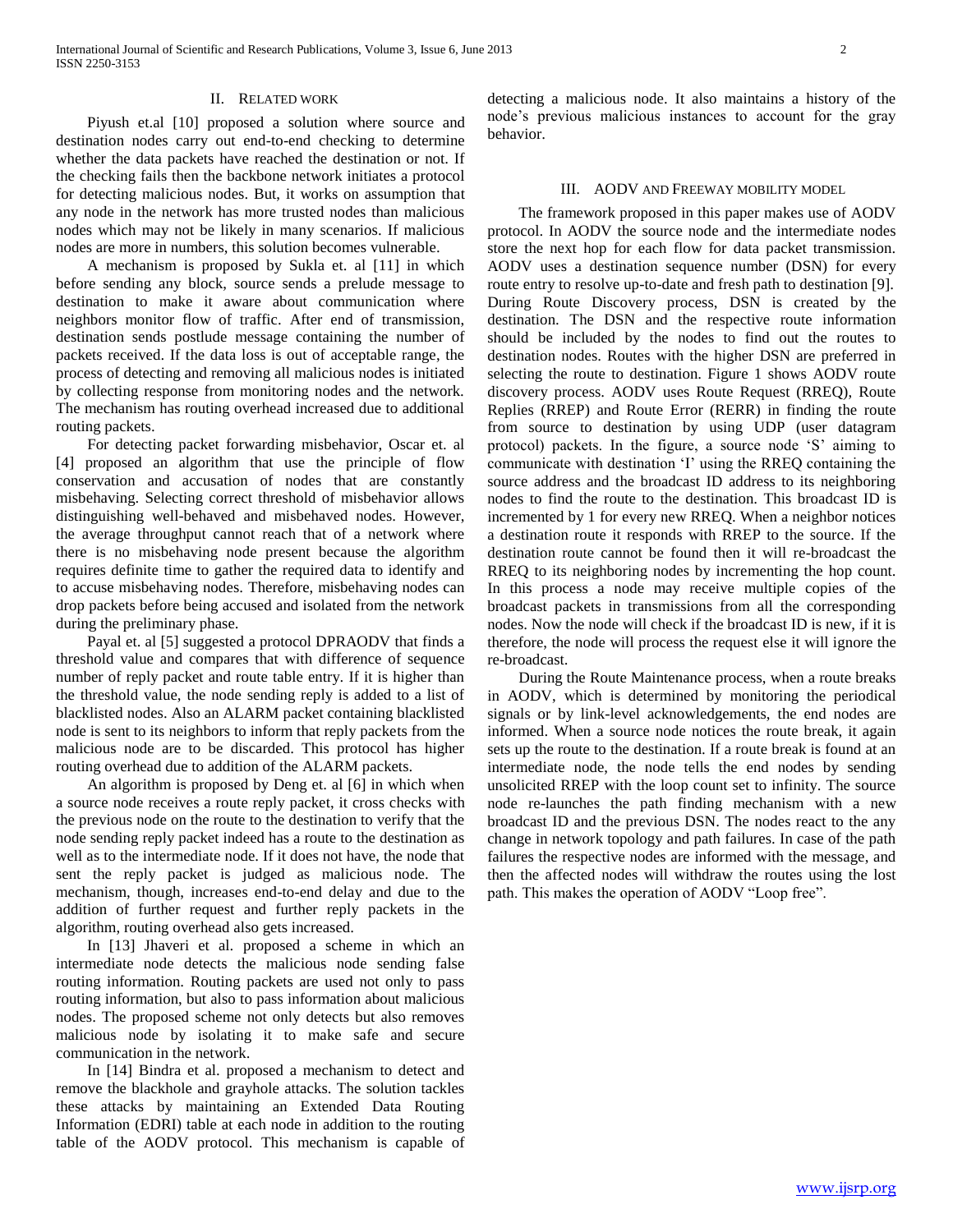

**Figure 1 AODV Route Discovery Process**

 A mobility models in VANETs represent the way in which vehicular nodes might move in a real world traffic environment. A mobility model is designed to represent the movement patterns, their location at a particular instance of time, direction of movement, pause pattern, and speed changes over time of the mobile nodes in a given scenario. The freeway mobility model [6] represents the scenario of a freeway. We consider the freeway to contain 6 lanes; 3 lanes on either direction. Each lane has a defined speed and the defined velocity of that lane. When a vehicle has to change its lane it should either increase or decrease its speed.



**Figure 2. The freeway mobility model**

 Also it has to look for the space for moving left or right. Fig 2 shows the arrangement of nodes in freeway mobility model.

## IV. GRAYHOLE ATTACK IN AODV

 Routing misbehavior is the category of attacks in which the malicious node intentionally or unintentionally hinders the routing of data or control packets which may lead to collapse in a part or total network.

 There are some shortcomings in AODV that makes it vulnerable to grayhole attack**.** AODV after finding the route to destination rely on the nodes falling in route for forwarding the message. AODV has any mechanism for finding and blocking a malicious node. It has no mechanism to deny a path that contains malicious node.

 In AODV, whenever a sender has a path to destination, it starts sending packet to the next hop. Now each node will forward the packet to its next hop pertaining in the path to the destination. The malicious node



**Figure 3 Grayhole attack in AODV**

will take part in the routing process but will not forward a packet when required. It will simply drop all packets which come to it as shown in figure 3. Here node A wants to send packets to node D. The route that it has is A-C-E-D. When the packet comes to node C, which is the malicious node, it will start dropping packets and the communication will fail. The next section presents a possible solution to this misbehavior.

# V. MITIGATION OF GRAYHOLE ATTACK: A PROPOSED FRAMEWORK

 In this work, we have proposed a framework to mitigate the grayhole attack on AODV. For this purpose we need to redesign the functionality of AODV in such a way that it mitigates the grayhole attack. There are some pre-requisites that must be fulfilled in order to mitigate the effect of the grayhole attack. Every single node in the network must sense its neighboring nodes using HELLO or beacon messages with a fixed time interval T. This is necessary because there must be no ambiguity between link failure and Grayhole attack. Here T has to be defined earlier to the communication process. Apart from this the normal route finding and route maintenance process must carried out as the malicious node will take part in route finding process. The nodes that are added to the blacklist must not be considered for routing process.

 The proposed mitigation framework based on number of times the packet is sent over a legitimate route but not acknowledged. A message transmission list has to be maintained which contain the packet number, time elapsed and Tries Counter (TC). The time elapsed is a counter that records the time elapsed when a specific packet was sent. TC will store the number of times a packet is retransmitted. The threshold of TC is defined as *A*. A blacklist table must also be maintained with each node in order to store the malicious nodes. A NACK message is also required which will contain the address of the malicious node. This NACK will be initiated by the intermediate node in the path and has to be sent back to the sender node. A blackcast message will contain the broadcast with malicious node address. The maximum time required for receiving an acknowledgement from destination is denoted by *t*, defined as:

 $t=2*n*D$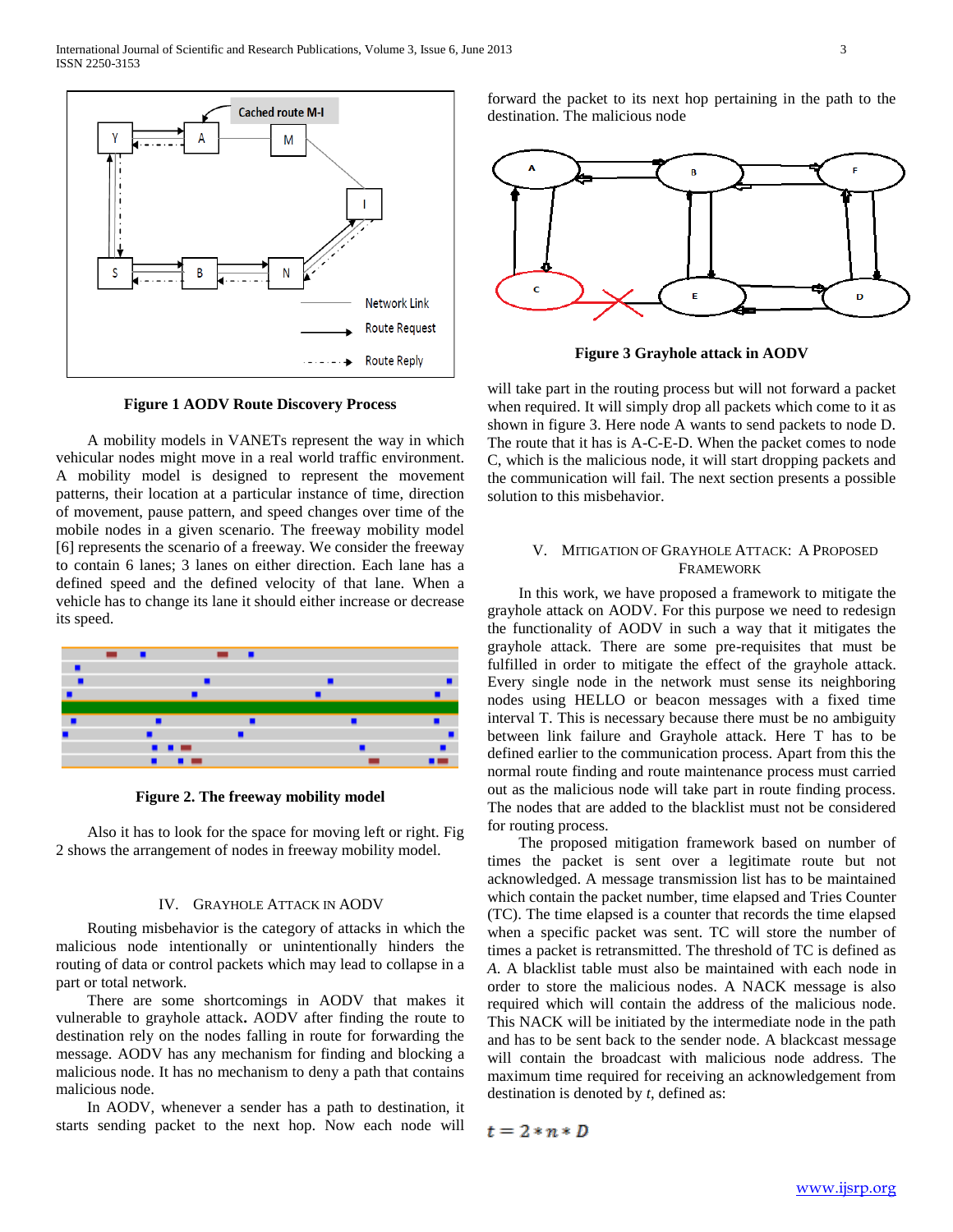International Journal of Scientific and Research Publications, Volume 3, Issue 6, June 2013 4 ISSN 2250-3153

Where  $n$  is number of hops remaining and  $D$  is the maximum delay between two hops. Here every node will be updated with the status of their neighbors using HELLO messages.

 In this proposed framework whenever a sender has to send some message to destination, it initiates the normal route discovery process of AODV. When it finds the route to destination it makes an entry of message number in the message transmission list and initializes the TC to zero for each new message. Now it starts sending the packets to the destination. If acknowledgement is received, continue the transmission. If a NACK message is received it increments the TC by 1, it retransmits the packet and sets the elapsed time counter to 0. When the TC reaches *A* it puts the node address contained in the NACK to the blacklist and blackcast a message with the blacklisted nodes to its neighbors. Every time the sender node waits for time *t,* if TC reaches to be equal to *A* and no NACK is received, then it blacklists the next-hop and blackcasts a message to its immediate neighbors. Also it finds a new route to the destination excluding the nodes in the blacklist and retransmits those messages present in the message transmission list.

 Every intermediate node will save every packet received into message transmission list. Whenever a NACK or ACK is received it will send it back to the sender. If no ACK or NACK is received and elapsed time reaches equal *t*, it will send a NACK message back to the sender node. If a blackcast is received it will forward it to all it neighbors. Result analysis says that the proposed framework enhances the throughput and packet delivery ratio when used in a grayhole attack scenario.

# **5.1 Algorithm for the sender node packet generation and transmission process**

- 1. Start to send the data to the destination.
- 2. For each message wait for maximum threshold time (*t*) required for receiving an acknowledgement/ NACK from destination.
- 3. If acknowledgement is received then continue the transmission.
- 4. If NACK is received and TC < *A* then increment the TC by 1 and continue sending.
- 5. If NACK is received and TC = *A* then abort the transmission.
- 6. Abort the transmission of current message and blacklist the node.
- 7. Blackcast a message to all the neighbors.
- 8. Start route finding process for each route containing the malicious node and retransmit.
- 9. If no ACK or NACK is received after time *t*, the malicious node is the next hop node and goto 7.
- 10. STOP.



**Figure 4. Flowchart for the sender node packet generation and transmission process**



Figure 5 Flowchart for the processing of intermediate node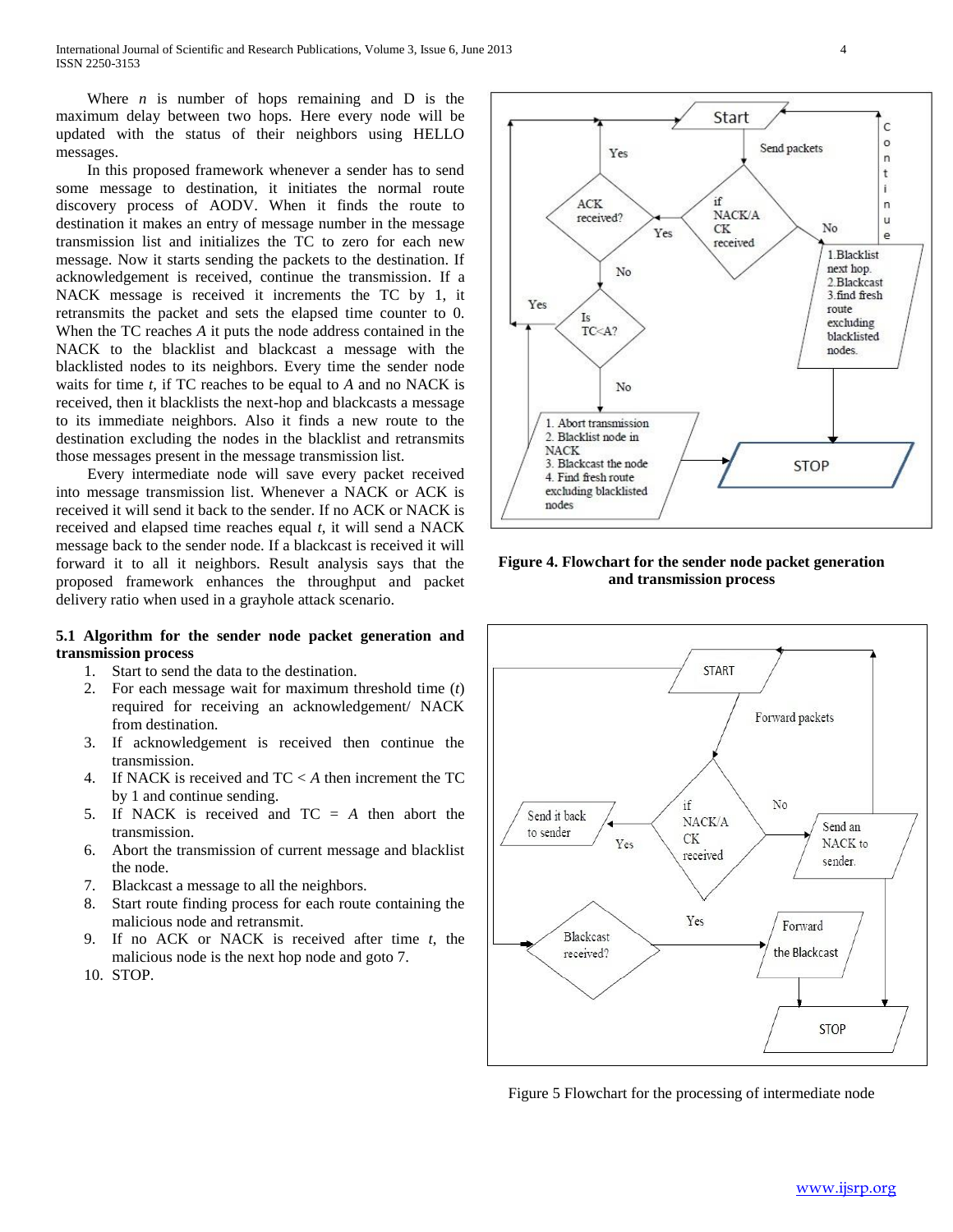# **5.2 Algorithm for intermediate nodes**

- 1. Forward the message towards destination.
- 2. Wait for maximum threshold time (t) required for receiving an acknowledgement from destination.
- 3. If ACK or NACK is received send it back to sender.
- 4. If no ACK or NACK is received after time t, send a NACK back to sender.
- 5. If a black cast is received, add node to blacklist and blackcast it further.
- 6. STOP.

# VI. SIMULATION, RESULTS AND ANALYSIS

 The simulation is carried out using NS-2. For generation of freeway scenario C++ code and for generation of traffic CBRgen tool are used. Modified AODV protocol uses C++ and TCL to incorporate Grayhole attack and Mitigation Approach. The simulation parameters are as follows:

| <b>Parameter</b>          | Value        |
|---------------------------|--------------|
| Number of nodes           | 10 to $100$  |
| Simulation area           | 1000*10      |
| Simulation time           | 1000 seconds |
| Vehicle speed             | 100 Kmph     |
| <b>Mobility Model</b>     | Freeway      |
| Traffic/Connections       | FTP over TCP |
| <b>MAC</b>                | 802.11       |
| <b>Transmission Range</b> | 150m         |
| Protocol                  | <b>AODV</b>  |

Table 1 simulation parameters

 The performance of proposed work can be analyzed and compare in terms performance metrics such as packet delivery ratio, normalized routing load, end-to-end delay, and average throughput. The next sections describes about these metrics and the resultant graphs of the simulation.

#### **6.1 Packet delivery ratio**

 Packet Delivery ratio defines the efficiency of the network and hence signifies the efficiency of the routing protocol used. It is defined as

| Packet delivery ratio = | Total no of packets recieved |
|-------------------------|------------------------------|
|                         | Total no of packets sent     |

 Figure 6 shows the comparison between packet delivery ratio and number of nodes in the network. It shows that the packet delivery ratio decreases as the number of nodes increases. It is because link failures halt the transmission and hence resulting in packet drop. Our mitigation approach slightly enhances the packet delivery as compared to grayhole attack.



# **Figure 6 Packet delivery ratio Vs. number of nodes**

## **6.2 Normalized routing load (NRL)**

 Normalized routing load signifies the stress that a specific protocol offers. It is defined by the mathematical formula as

# Number of routing packets sent Normalised Routing Load  $=$   $\frac{1}{2}$ Number of data packets sent

 Figure 7 shows the effect of normalized routing load when the number of nodes increases for three different scenarios. In this simulation, NRL initially remains constant for all the scenarios. With the increase of the number of nodes in the network the routing load increases drastically. Our mitigation approach decreases the load on the network as compared to the grayhole attack in AODV and normal AODV.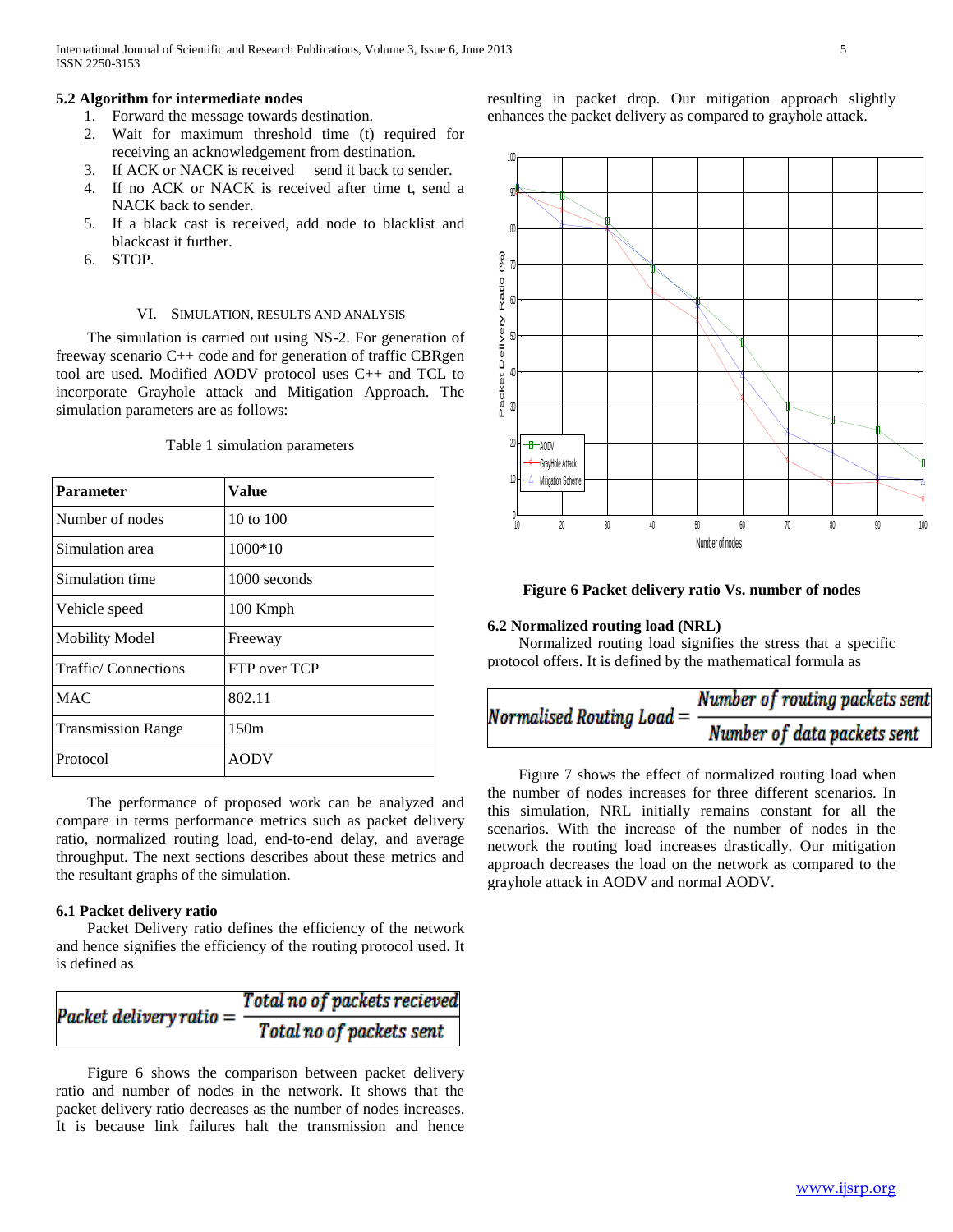

**Figure 7 Normalized routing load vs. number of nodes**

## **6.3 End–to-end delay**

 Average end-to-end delay signifies the total congestion factor in the network. It is defined as

$$
Average End to End delay = \frac{\sum_{i=0}^{no of packets} end time(i) - start time(i)}{Total no of packets}
$$

 Figure 8 depicts the average end to end delay for all three scenarios. It increases for all three with the increase in the size of the network. Our mitigation approach increases the efficiency of the network by decreasing the end to end delay.

# **6.4 Average Throughput**

 Average throughput tells us about the actual data rate of the network. It is defined by the mathematical formula.

$$
Average Throughput = \frac{Total data sent(Kb)}{Total time (s)}
$$



Figure 8 End-to-end delay vs. number of nodes

 Figure 9 shows the comparison graph for average throughput of the network with AODV, grayhole attack and proposed mitigation approach. This graph clearly indicates that with the increase of nodes in the



**Figure 9 Average throughput vs. number of nodes**